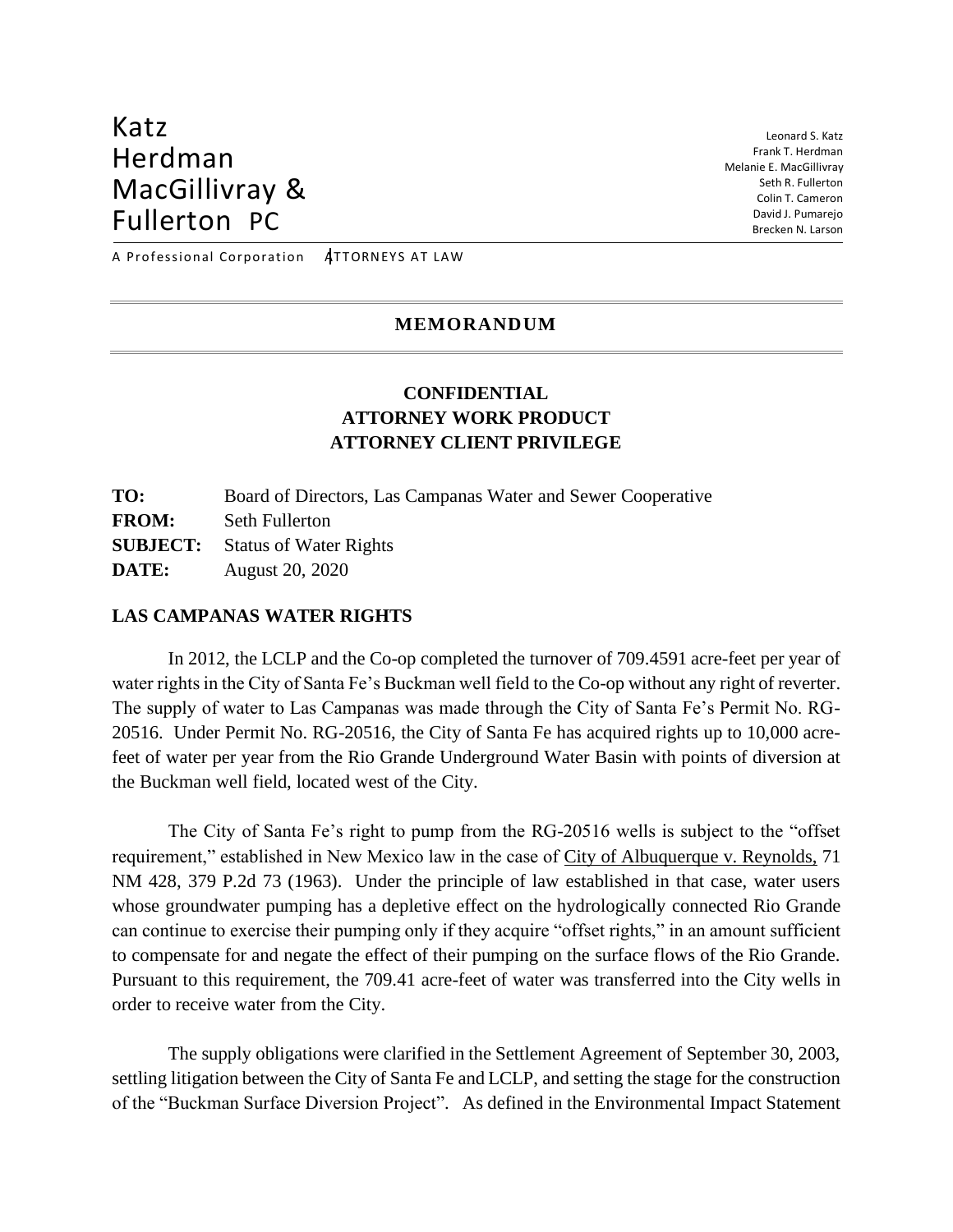("EIS") and the Facility Operation Procedures Agreement ("FOPA"), this became the Buckman Direct Diversion Project ("BDD") which was intended as the point of diversion to supply the City and County of Santa Fe, as well as Las Campanas, with renewable surface water. Under the FOPA, the City, County, and Las Campanas were required to transfer its Buckman water rights from RG-20516 to the BDD. The Co-op's water rights were transferred to the BDD through two applications with the Office of the State Engineer, with a portion reserved to cover ongoing offset obligations that will continue on a declining basis through the year 2100. The offsets owed in 2020 due to historic pumping are 105.50 acre-feet.

Therefore, using 2020 as the basis for discussion of the potential loss of the Co-op water rights, of the 709.4591 acre-feet originally owned by the Co-op:

- 332 acre-feet have been deeded to the County, and
- 105.50 acre-feet are obligated to offset historic pumping, leaving
- 271.9591 acre-feet that are under contract for use by the Club.<sup>1</sup>

### **LOSS OF WATER RIGHTS IN NEW MEXICO**

If a holder of water rights fails to put the water to beneficial use, they risk "losing" the right to use the water and the water rights reverting back to the public. Losing the water rights for nonuse could occur by either forfeiture or abandonment, which are two distinct concepts under New Mexico water law. Losing the water rights by eminent domain is the third possible scenario. All three potential losses of the Co-op's water rights are exceedingly unlikely.

Forfeiture of surface and groundwater rights are governed by separate statutes, though similar in construction. State ex rel. Office of the State Engineer v. Elephant Butte Irr. Dist., 2012- NMCA-090, ¶15. To forfeit the right to use an appropriated water right, the holder must fail to put the amount of water to beneficial use for a period of four years. Id. at  $\P$  14. After such amount of time, the OSE must provide notice and an additional one-year time period of nonuse must occur before the water right may be deemed forfeited. Id. at ¶ 15, *See also* Hagerman Irrigation Co. v. McMurry, 16 N.M. 172 (1911). However, member-owned community water systems, such as the Co-op, are exempt from the four-year period of nonuse and have a separate statute allowing them 40 years from the time of the water rights transfer, in this case the two 2011 transfers of the Coop's water rights to the BDD, to place the water to beneficial use. NMSA 1978, § 72-1-9. Therefore, forfeiture is not a threat to the Co-op's water rights.

Losing the right to use water due to abandonment requires that the State Engineer prove a holder's intent to relinquish the water right. If intent is not express (by a declaration of intent to

<sup>1.</sup> The historic offset obligations were calculated by Las Campanas' hydrology expert, Greg Gates, in 2009 working for CH2MHill (attached as an excel spreadsheet). The Club's right to use the Co-op's water rights is based on the "Effluent Supply and Excess Water Rights Agreement" signed in March 2020, which is the source of the Club's use of Co-op water rights.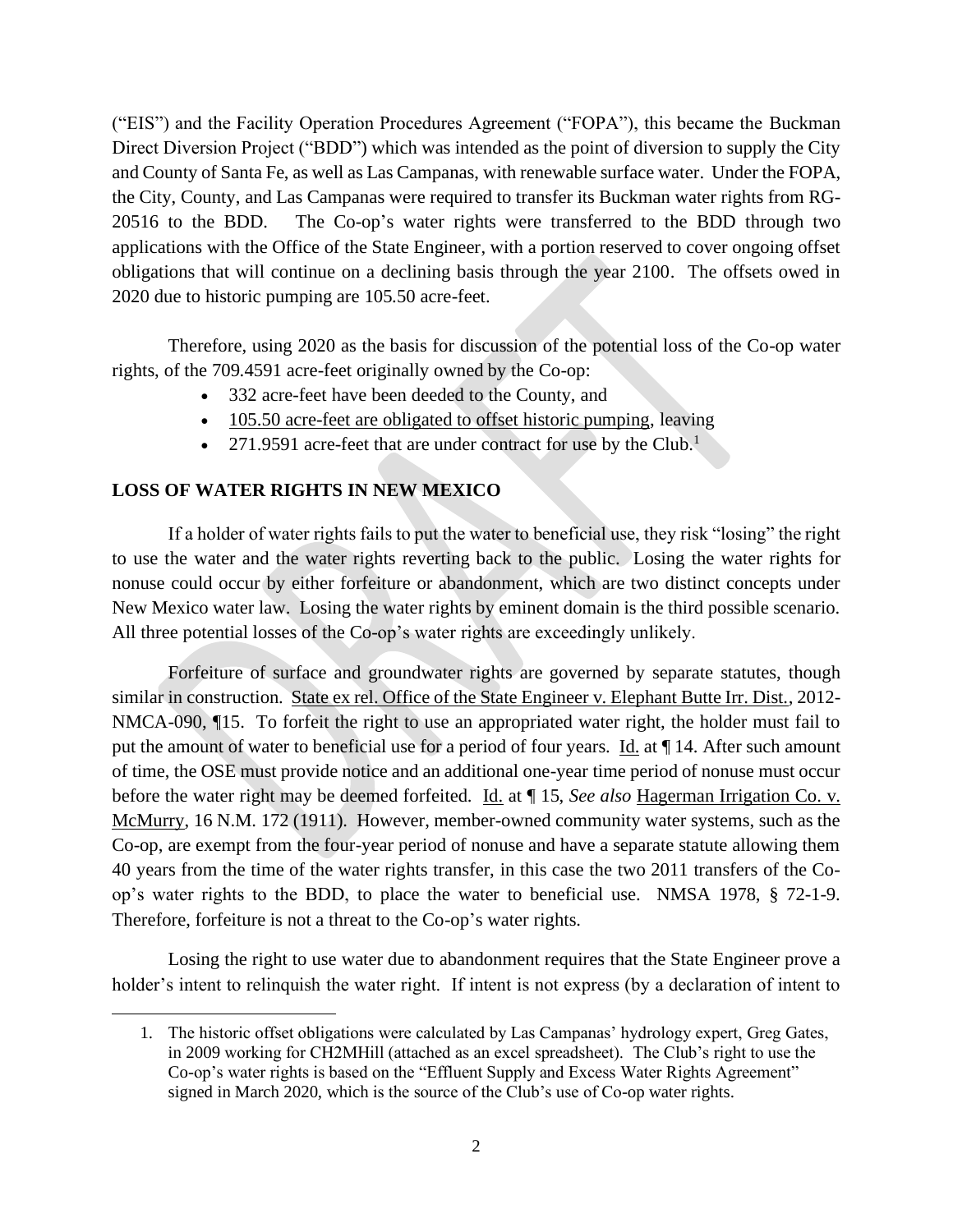abandon the right), it "may be inferred from acts or failures to act so inconsistent with the intention to retain [the right] that the unprejudiced mind is convinced of the renunciation." State ex rel. State Engineer v. Monteverde, No. A-1-CA-35398 (N.M. Ct. App., Dec. 14, 2018), ¶ 23 (citing S. Springs Co., 1969-NMSC-023, ¶¶ 10, 12. Further, if an "unreasonable period of nonuse" has occurred, a rebuttable presumption of intent arises and "the burden of proof shifts to the holder of the right to show the reasons for nonuse." Monteverde, ¶ 22 (citing S. Springs Co., 1969-NMSC-023, ¶ 20). Under no circumstance could the Co-op's use of water to payback historic offset obligations or its lease of water rights to the Club be insufficient to overcome an intent to abandon.

Finally, condemnation of water rights through eminent domain is possible in New Mexico, but again unlikely. NMSA 1978, Section 3-27-2 gives municipalities the power to condemn water rights but that the power in particular has never been directly addressed by New Mexico Courts rather numerous cases have in passing noted the power of municipalities to condemn water rights. *See* City of Albuquerque v. Reynolds, 1962 -NMSC- 173, ¶ 46 ("The city may...obtain these surface water rights by condemnation or ... by bargaining..."); State ex rel Martinez v. City of Las Vegas, 2004 -NMSC- 009, ¶ 64 ("Alternatively, a more appropriate remedy might be to require the City to exercise its right of condemnation for necessary amounts of water … consistent with NMSA 1978, Section 3-27-2 (1994).").

In addition, in 2009, the legislature clarified the process for condemnation of water rights making it much more onerous on municipalities. The following requirements of Section 3-27-2, added to the statute:

G. In any condemnation proceeding pursuant to this section, the entity shall have reasonably satisfied the following criteria prior to commencing any such proceeding:

(1) the entity has a requirement for water or water rights for public health or safety purposes; or

(2) the entity has a requirement for water or water rights for other purposes and:

(a) suitable water rights are unavailable for voluntary sale at up to one hundred twenty-five percent of appraised value;

(b) suitable water rights in the public domain are unavailable for purchase at up to one hundred twenty-five percent of appraised value;

(c) the entity has implemented a water conservation plan; and

(d) the acquisition and purpose is consistent with the regional water plan.

Using Section  $(G)(1)$  to justify condemnation would likely fail as the County has more than sufficient surface water rights for its needs. The County lacks groundwater rights for use during drought years and the Co-op's water rights would not address this need. Section G(2) is also unlikely given the cost. Water rights are currently selling for \$25,000 per acre-foot in Santa Fe so the County would have to pay approximately \$8.5 million dollars to acquire an asset that could be purchased in the public domain and transferred to the County system for half of the cost or less.